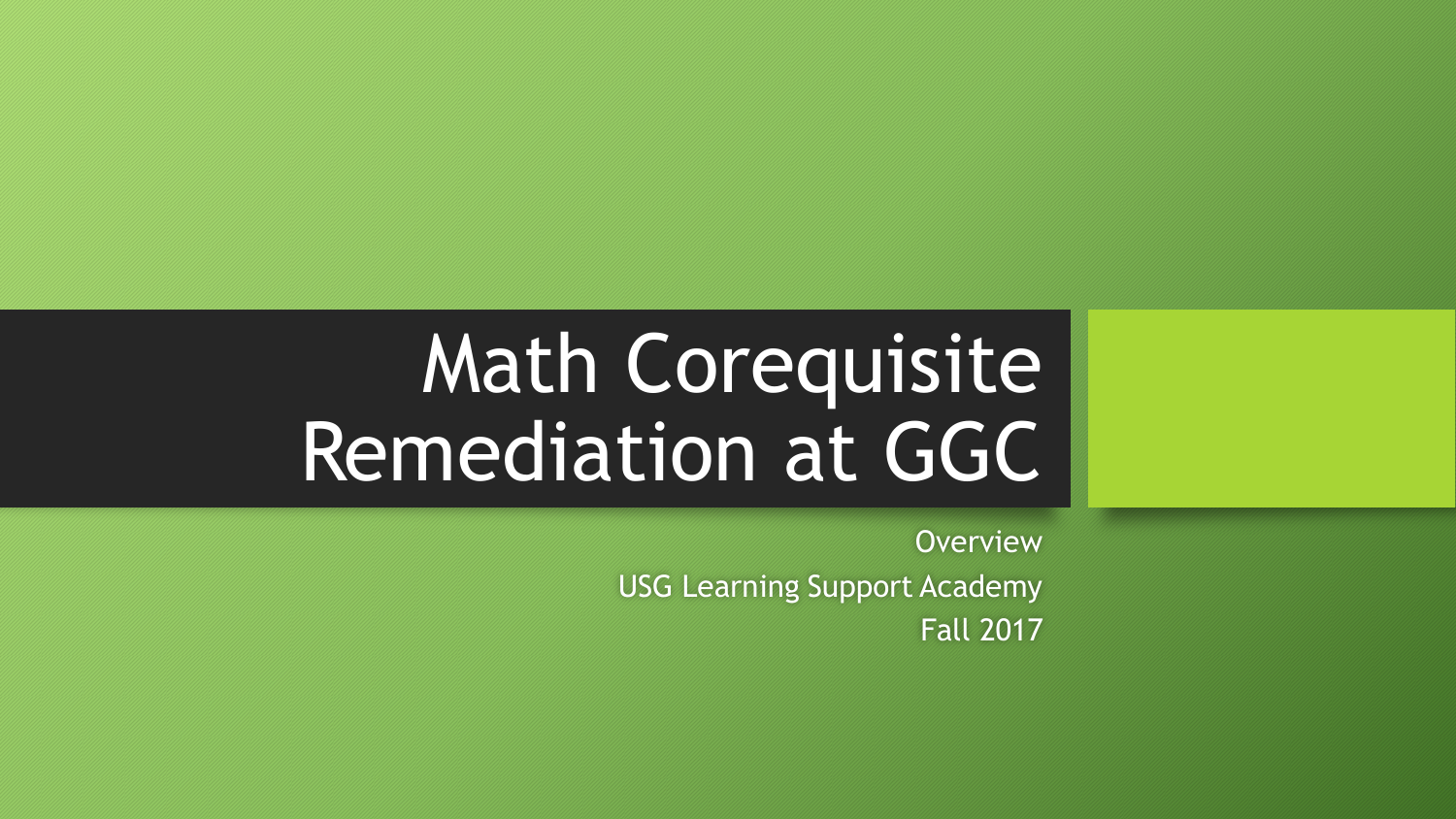# GGC's Corequisite Mathematics model

- Non-STEM: Quantitative Skills & Reasoning with Support: MATH 1001 (3 cr.) + MATH 0997 (2 cr.-inst.)
- STEM: College Algebra with Support: MATH 1111 (3 cr.) + MATH 0999 (2 cr.-inst.)
- Placement based on Mathematics Placement Index (MPI)
	- Quantitative Skills and Reasoning with Support: 1075 1164
	- College Algebra with Support: 1075 -1264
- Students must register for both courses (separate CRNs, but linked by section number) and cannot drop either section.
- The same instructor leads both sections (taught back-to-back), both sections have the same students enrolled, and small class sizes are maintained.
- Students exit Learning Support by passing the MATH 1001 or MATH 1111 course with a grade of C or better.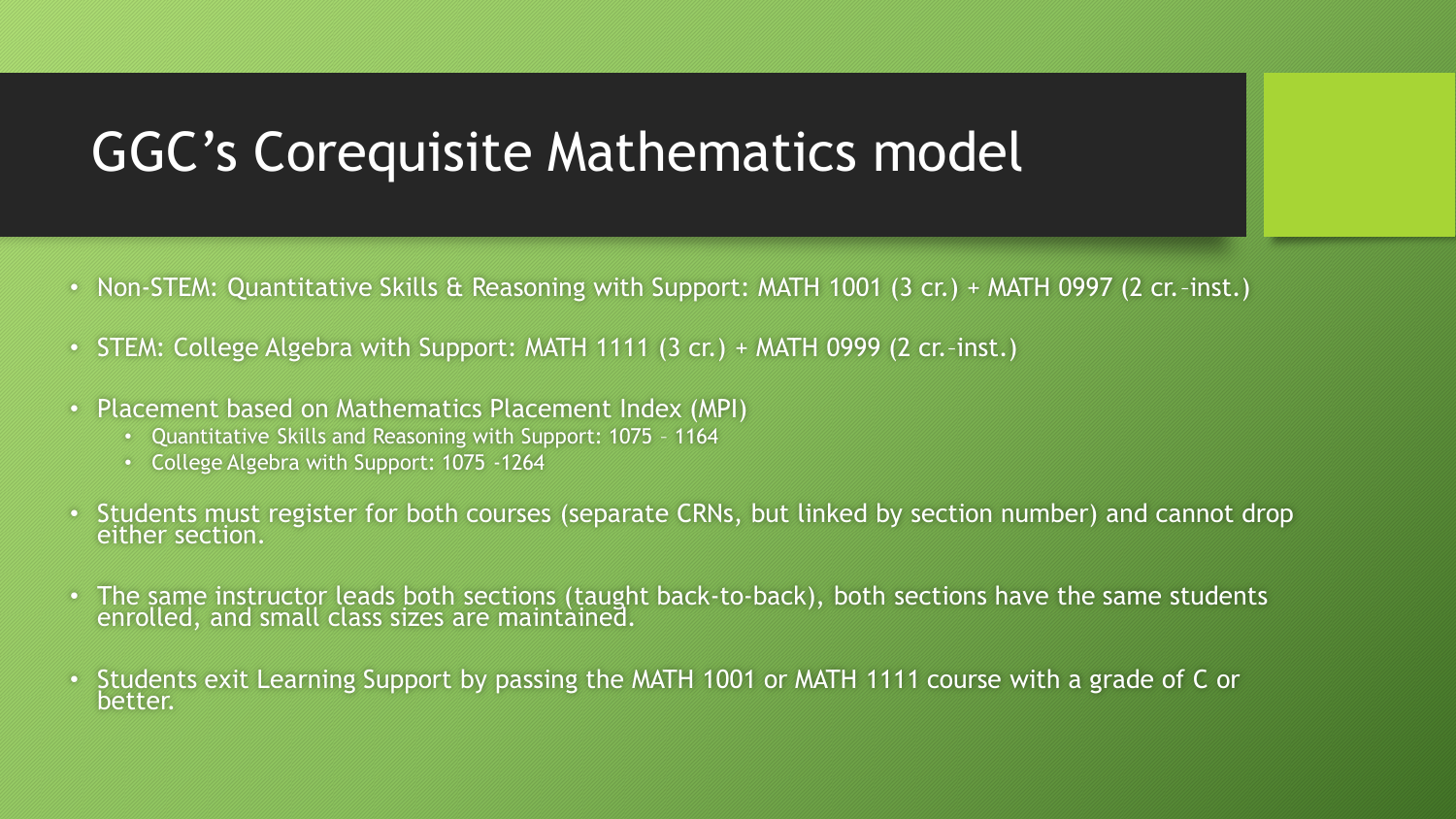#### Corequisite Mathematics Outcomes

#### • Fall 2017 Enrollment

- Quantitative Skills and Reasoning with Support: 188
	- Approximate 34% decrease from Fall 2016 and Spring 2017.
- College Algebra with Support: 360
	- Comparable to Spring 2017 enrollment, but down by approximately 12% from Fall 2016.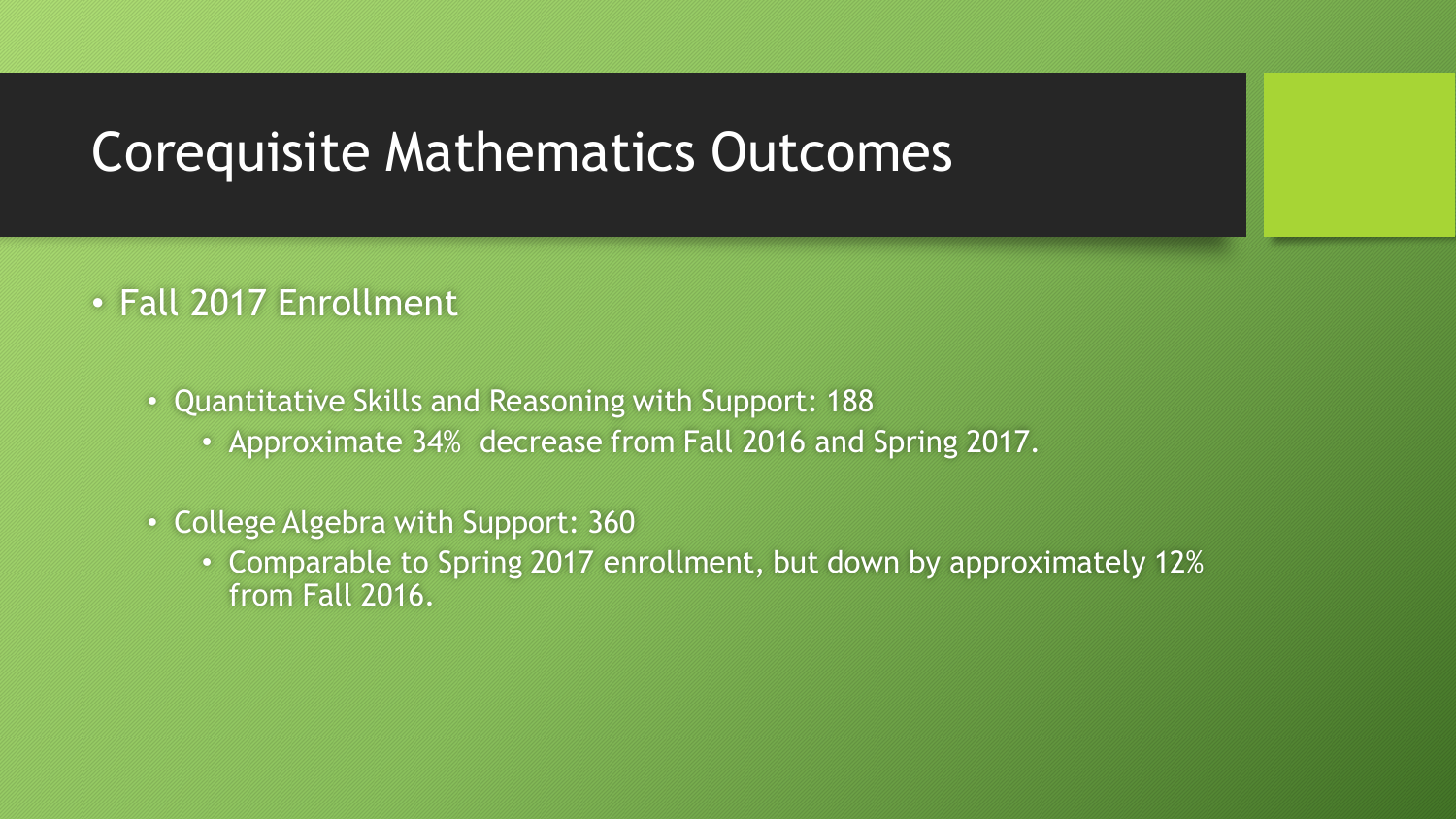#### Corequisite Mathematics Outcomes

- Spring 2017 results (preliminary)
	- Quantitative Skills and Reasoning with Support Approx. 77% Pass Rate (C or better)
		- Decrease in the 86% pass rate for Fall 2016
	- Stand alone Quantitative Skills and Reasoning (MATH 1001) Approx. 79% Pass rate (C or better)
	- College Algebra with Support Approx. 76% Pass Rate (C or better)
		- Increase in the 68% pass rate for Fall 2016
	- Stand alone College Algebra (MATH 1111) Approx. 80% Pass rate (C or better)
	- ACCESS MATH Students in MATH 1113 Pre-Calculus
		- Of about 90 students who took MATH 1113 in SP17 after passing College Algebra with support in FA16, approximately 44% passed with a grade of C or better. (transactional data only)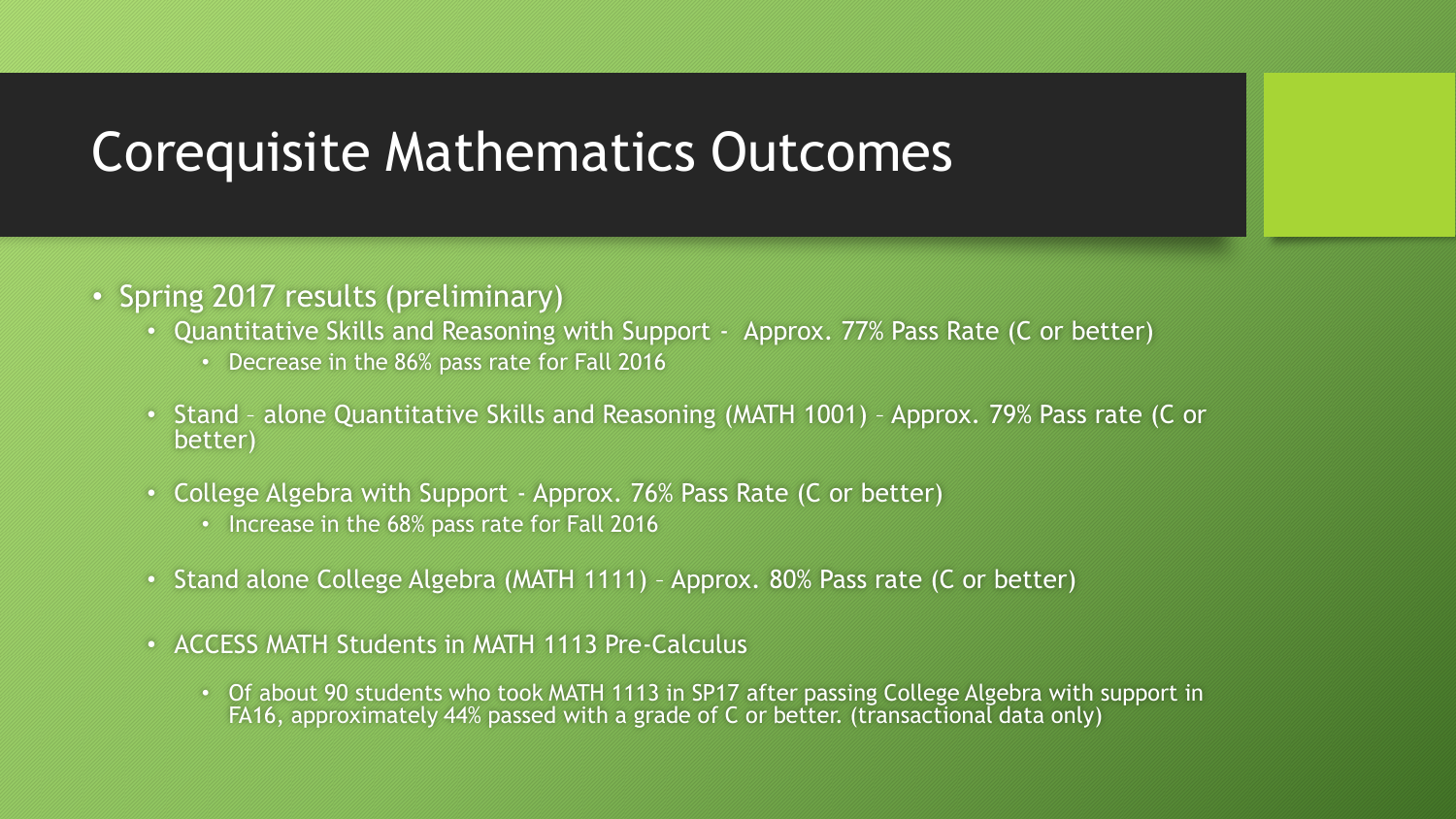### Corequisite MATH: What is Working Well

- Pass rates continue to be robust in the paired co-requisite ACCESS Mathematics model.
- Tutors in Classrooms (TIC), assigned Student Success Advisors, and related efforts appear to be supporting success.
- Corequisite ACCESS sections included in learning communities.
- Currently, almost 25% of students in GGC's Honors Program got their start in at least one Learning Support course.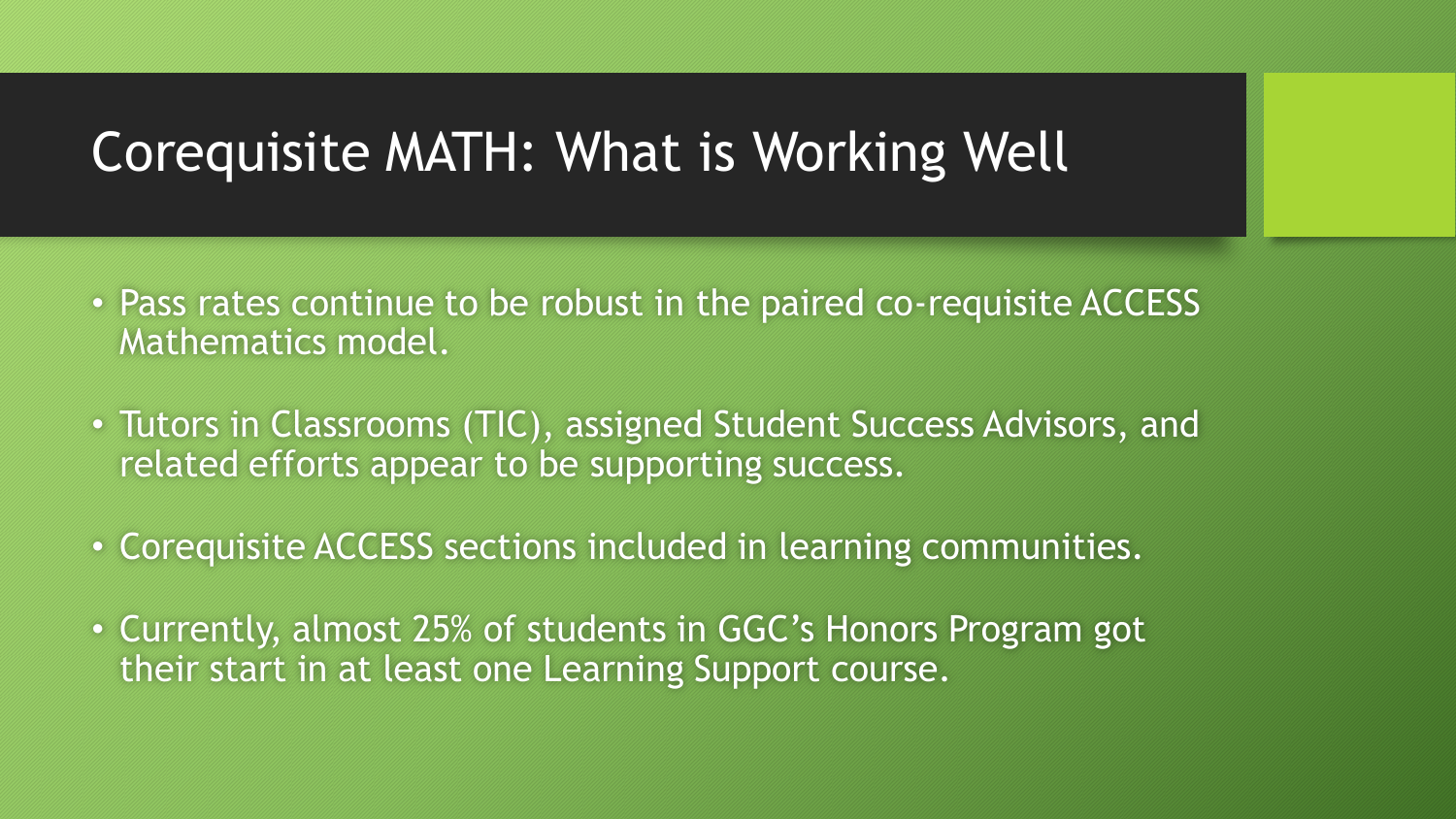# Corequisite MATH: Challenges

- Promote greater engagement in MATH 0999/MATH 0997 sections.
- Improve subsequent performance (beginning with MATH 1113) for students passing ACCESS MATH.
- Identify characteristics of students who both do well and who struggle to earn a C or better in MATH 1001 and MATH 1111:
	- MPI/placement-related correlates (test scores, HS GPA, others)
	- Review for any shifts in, e.g., HS GPA, course load, or other characteristics for incoming co-requisite MATH students.
	- How are they doing in other classes?
	- Are they involved in campus life?